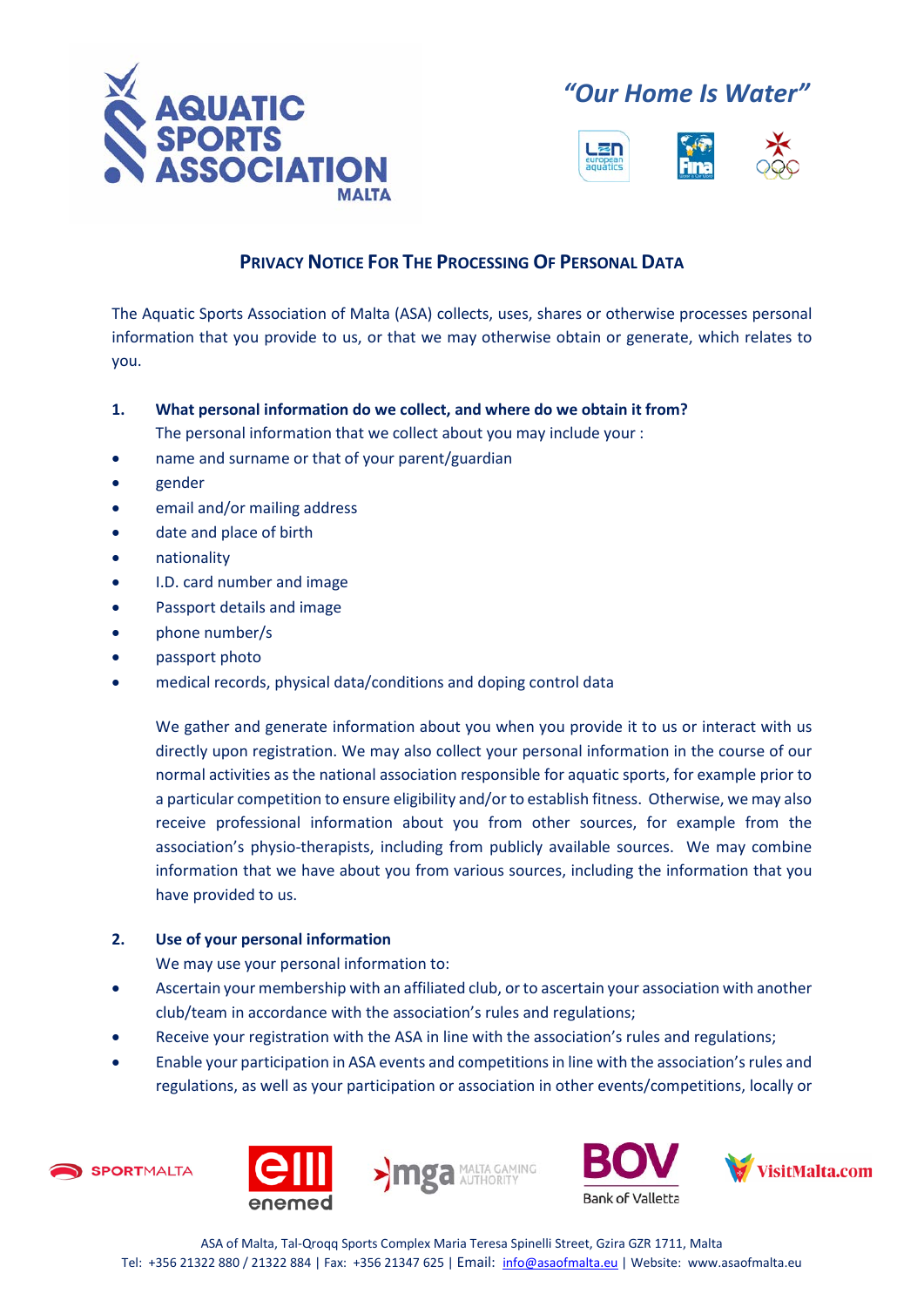overseas, which may be organised under the auspices, or with the collaboration or endorsement of the ASA;

- Ascertain your eligibility and fitness to form part of national squads;
- Communicate with you and provide you with information about your registration and status;
- Send you important notices, and communications such as those concerning your registration and disciplinary matters;
- to ensure we have up-to-date contact information for you; and

We may also be required to process your personal data for the purpose of:

- compliance with applicable laws, rules, regulations, guidelines and codes;
- compliance with demands or requests made by local and foreign regulators, governments, courts and law enforcement authorities, and complying with a court process, or in connection with any litigation.

#### **3. On what basis do we use your personal information?**

- **With your consent**: We will process your personal information when you have given your consent to the processing of your personal data for one or more specific purposes set out above. You have various rights when it comes to processing your information on the basis of your consent.
- *For legitimate purposes:* Using your personal information helps us to operate and carry out our functions and duties in line with the association's rules and regulations. Where we use your personal information for this purpose, rest assured that we will take measures to protect your personal information.

#### **4. Recipients and Sharing of your personal information**

Your personal information will be received by the ASA's Executive and employees. We may also share your personal information with any of the following:

- members of the Council of the ASA (Council Members), representatives of affiliated clubs, other federations or bodies with which the ASA is itself affiliated, strictly as required in order to carry out the purposes outlined in this privacy notice;
- our employees, agents and suppliers strictly as required in order to carry out the purposes outlined in this privacy notice;
- our professional advisors and auditors strictly as required for consultation purposes or for compliance with our legal obligations;
- regulators, governments and law enforcement authorities as and when this is required under applicable laws and regulations; and
- courts, tribunals, arbitrators or other competent bodies who may have authority to request such personal information.

# **5. Transfers outside the European Union**

We may transfer your personal information outside of Malta. The countries to which your personal information is transferred may not offer an equivalent level of protection for personal information to the laws of Malta. Where appropriate, we will take steps to ensure your

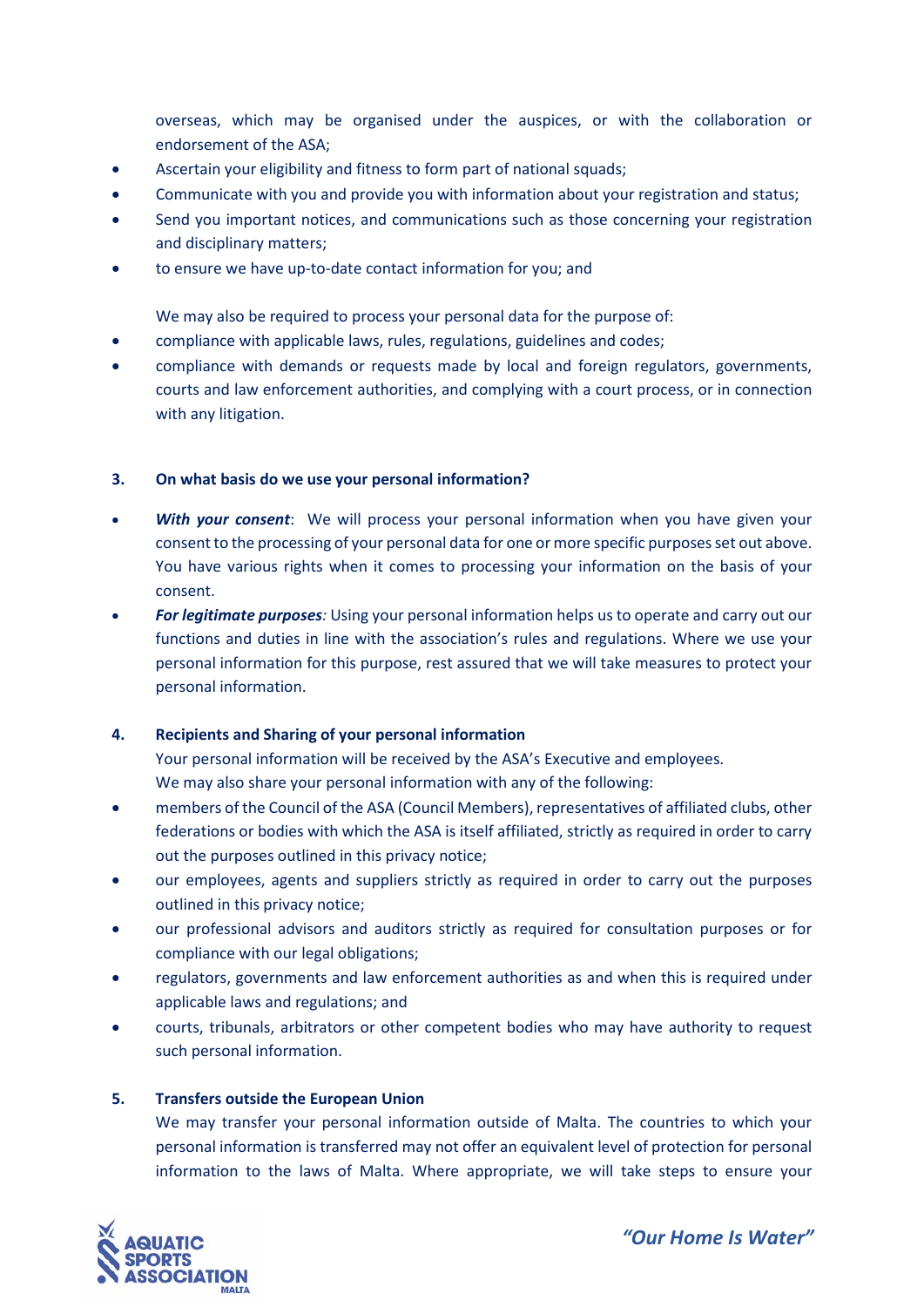information is transferred subject to suitable safeguards, such as by entering into data transfer agreements. Where we have put data transfer agreements or similar safeguards in place, we may be able to make a copy of this available to you if you contact us via one of the methods set out under the header "*Contact Information*" below.

## **6. How long will we keep your personal information?**

We have a data retention policy that sets out how long we keep your information. This policy is based on the type of information, the purpose of collection, our functions and duties as the national association responsible for aquatic sports, and the system within our digital platforms in which the information is held. As a general rule, we keep your personal information for as long as we need to in order to carry out those purposes for which your data has been collected.

## **7. Security of Data**

We use a variety of security technology and procedures to help protect your personal information from unauthorised access, use or disclosure. Our suppliers are carefully selected and required to use appropriate measures to protect the confidentiality and security of your information.

## **8. Your Rights**

You have the right to:

- withdraw your consent when your personal data is processed on the basis of your consent. Nevertheless, the withdrawal of your consent shall not affect the lawfulness of any processing carried out prior to such withdrawal. Moreover, withdrawal of consent may affect your eligibility to participate in any of the ASA's activities as well as your registration with the ASA;
- ask the ASA about the processing of your personal information, including to be provided with a copy of your personal information held by the ASA;
- request the correction and/or deletion of your personal information, or restrict or object to the processing of your personal information;
- request to obtain and reuse your personal information for your own purposes; and
- complain to a competent supervisory authority, or to a court of law, if your data protection rights are violated or you have suffered as a result of unlawful processing of your personal information.

If you would like access to the information that we hold about you, if any of the information that we hold about you is inaccurate or out of date, or if you wish to withdraw your consent to the processing of your data, or to restrict or object to us processing it, please let us know by getting in touch via one of the methods set out under the header "*Contact Information*" below.

If you object to our processing of your personal information, we will respect such requests in accordance with our legal obligations. Your objection may mean that we may not be able to perform the actions necessary to achieve the purposes set out above.

The ASA may be required or entitled to retain your information to comply with legal and regulatory obligations and to protect and exercise our legal rights and legitimate interests.



*"Our Home Is Water"*